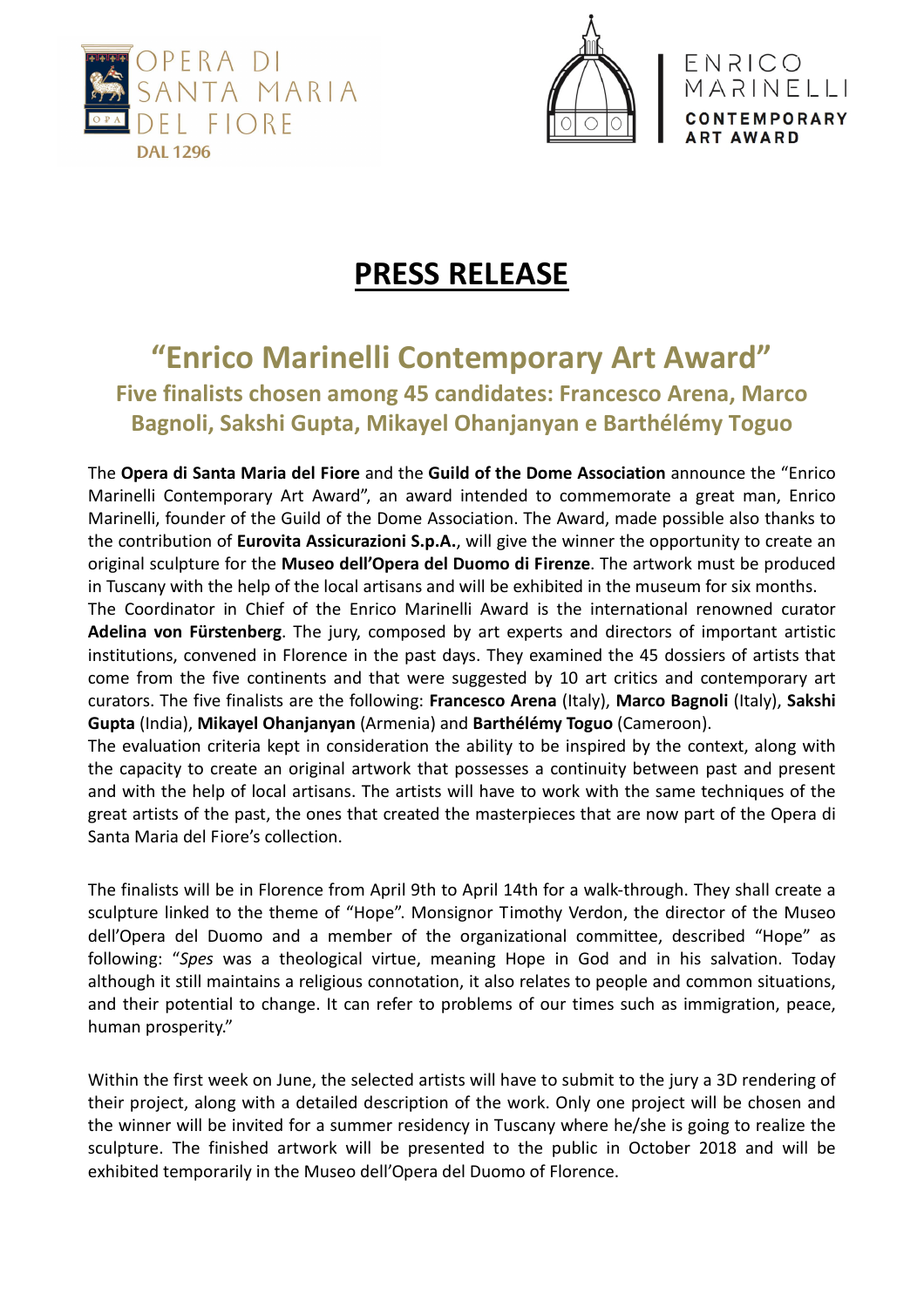



**For further information:**  ITA: marinelli.operaduomo.firenze.it ENG: artaward.operaduomo.firenze.it

**Ambra Nepi Responsible for the Press Office of the Opera di Santa Maria del Fiore**  email: ufficiostampa@operaduomo.firenze.it Phone: +39 366 7762363 Phone: +39 348 6543173

# **READ MORE:**

# **JURY OF THE "ENRICO MARINELLI CONTEMPORARY ART AWARD"**

**Micol Forti**, director of the Collection of Contemporary Art of the Vatican Museum; **David Stuart Elliott**, vice director and senior curator for the RMCA di Guangzhou; **Antonio Natali**, member of the council of the Opera di Santa Maria del Fiore; **Christian Oxenius**, writer and guest curator of the Kunsthalle di Osnabrück; **Denys Zacharopoulos**, artistic director of the Municipal Gallery, Museum and Art Collection of the City of Athens.

#### **OPERA DI SANTA MARIA DEL FIORE**

The Opera di Santa Maria del Fiore was founded by the Florentine Republic in 1296 with the participation of the city's ecclesiastical authorities to oversee construction of the new cathedral and its bell tower.

Once the church was consecrated on 25 March 1436 and its architectural structure was complete, the Opera's primary task became the conservation and embellishment of this complex of monuments. The baptistry of San Giovanni came under its jurisdiction in 1777 and the Museo dell'Opera di Santa Maria del Fiore, set up to house works of art which had been removed from the cathedral and baptistry over the centuries, joined it in 1891.

Today the Opera, in its capacity as a "*fabbriceria*", is subject to the Concordat Laws of 1929 and 1984. It is run by a Board of Directors comprising seven members appointed by Interior Ministry decree with a three-year mandate, who elect one of their number to the post of chairman.

In 1998 the Opera was legally recognized as not-for-profit organization pursuing, as part of its institutional aims, *the protection, promotion and enhancement of the religious, civic, cultural and historical functions of the monuments in its care*.

#### **GUILD OF THE DOME ASSOCIATION**

The Guild of the Dome Association was founded in 2012 by Enrico Marinelli. The members are entrepreneurs from all the around the world. Although they possess different education, culture and faith, they all share the same desire to support the universal artistic, social and ethics values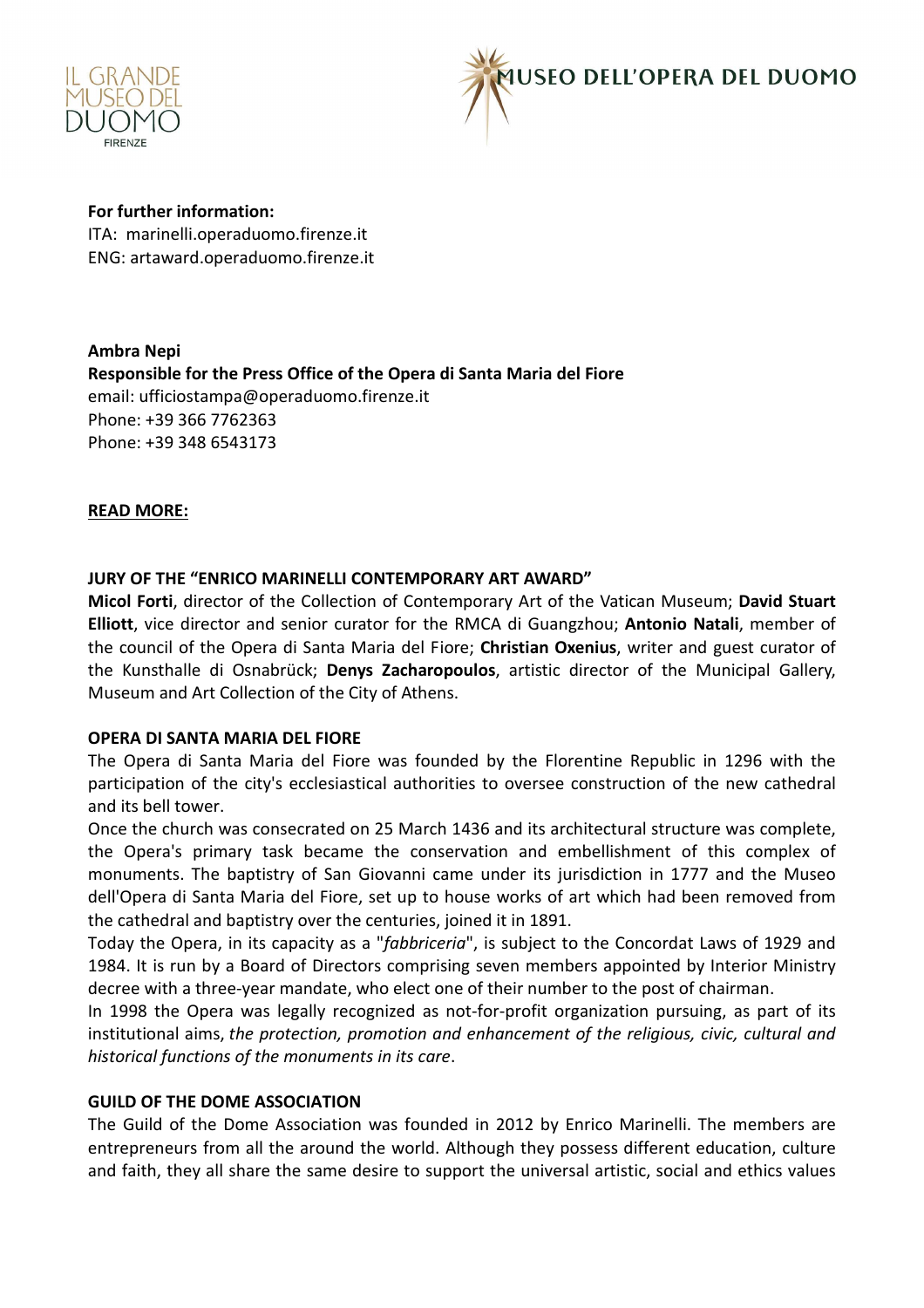



that are a core point to the monumental complex of the Santa Maria del Fiore Cathedral of Florence. The Guild of the Dome Association wishes to operate with the same intent that used to animate the ancient Guilds of Florence, that financed the construction of the complex centuries ago.

# **ENRICO MARINELLI**

Enrico Marinelli had a special gift: he was an enthusiastic person whatever he was up to. Businessman, entrepreneur, husband and father, he lately devoted his life to the idea that humankind has much more to share that many know.

He truly believed that each of us can really make the difference and that we all need to see beyond. He most of anything wanted to improve Florence's image to the eye of anybody in the world, by sharing its art as the universal value for mankind.

His love and passion for art and cultural values led him to create The Guild of the Dome to which he dedicated his last years.

# **ADELINA VON FÜRSTENBERG**

Mrs von Fürstenberg is a renowned international curator, winner in 2015 of the Golden Lion for the best National Participation of the 56th Biennale of Venice, for her curatorship of the Armenian Pavilion and the Meret Oppenheim Grand Prix by the Federal Office of the Culture of Switzerland, in 2016.

A pioneer in the field, she is known for broadening contemporary art to include a multicultural approach. With her unique vision on contemporary exhibitions, she has placed art in spaces such as monasteries, medersas, large public buildings, squares, islands, and parks, as well as museums and institutions. Her works strive to provide a larger context for visual art by making it a more vigorous part of our lives, creating a vivid dialogue between art forms, while relating art to global social issues.

Adelina von Fürstenberg was the Founder and the first Director of the Centre d'Art Contemporain of Geneva and later Director of the Magasin - Centre National d'Art Contemporain of Grenoble and of its School of Curators. She has organized numerous large-scale exhibitions around the world including Dialogues of Peace to mark the United Nations's 50th anniversary in 1995. In 1996 she founded ART for The World, an NGO working with contemporary art, independent cinema and human values. In 2013, she served as the Chief Curator of the 4th Thessaloniki Biennale and more recently the Chief Curator of the 1st edition of Standard – Triennale of Armenia. Adelina von Fürstenberg worked for several exhibitions also in Italy. For Hangar Bicocca in Milan she curated Marina Abramovic, Balcan Epicas, 2006, Collateral 2007 and Urban Manners, Indian Contemporary Art, 2008, for the PAC-Milano, Africa-Raccontare un mondo, 2017 and for the Triennale di Milano (within the context of the third edition on the Festival for the Human Right 2018) and the series of 22 short film produced for the High Commissioner for the Human Rights.

https://www.artfortheworld.net